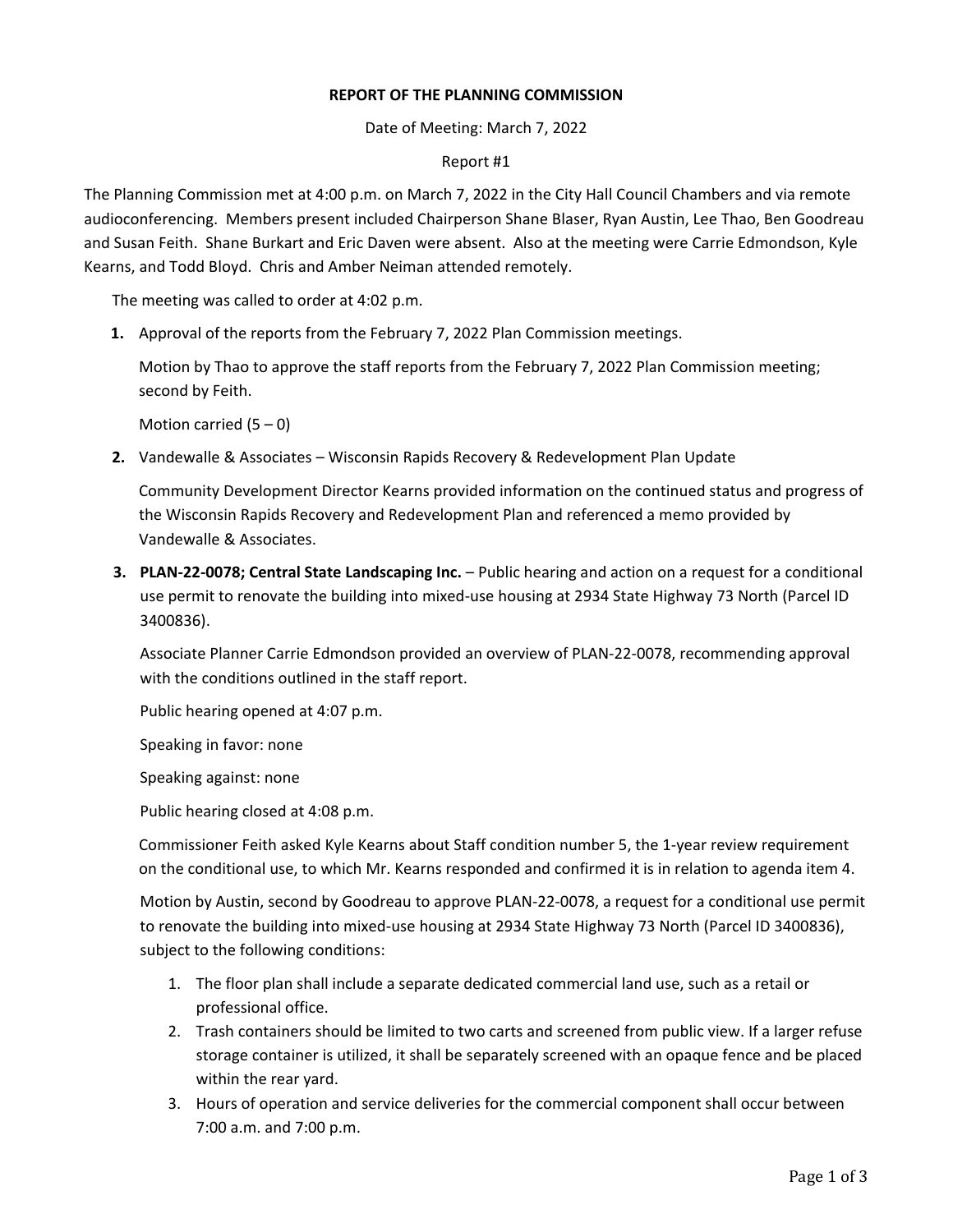- 4. Applicable building permits though the City shall be obtained.
- 5. Community Development staff shall have the authority to approve minor modifications to the plans.

Motion carried  $(5 - 0)$ 

**4. PLAN-22-0079; Central State Landscaping Inc.** – Public hearing and action on a request for a conditional use permit to operate a landscaping business at 2934 State Highway 73 North (Parcel ID 3400836).

Carrie Edmondson gave a synopsis of PLAN-22-0079, recommending approval with suggested conditions in the staff report.

Public hearing opened at 4:14 p.m.

Speaking in favor: none

Speaking against: none

Public hearing closed at 4:14 p.m.

Commissioner Austin asked a question in regards to the business use, to which Todd Bloyd, of Central State Landscaping, responded to Commissioner Austin's question.

Motion by Goodreau, second by Austin, to approve PLAN-22-0079, a request for a conditional use permit to operate a landscaping business at 2934 State Highway 73 North (Parcel ID 3400836, subject to the following conditions:

- 1. The applicant shall submit a Certified Survey Map to divide the lot into two parcels.
- 2. A shared driveway or access agreement/easement shall be drafted and recorded for the landscape business use during the creation of the lot.
- 3. All outdoor storage of vehicles and materials shall be screened from public view.
- 4. The applicant shall provide a landscape and lighting plan to the Community Development Department for review and approval.
- 5. The Conditional Use Permit shall be reviewed in one year. Any changes to the use or site may require an amendment of the conditional use permit before or after the one-year review.
- 6. A driveway and paved parking shall be installed prior to building occupancy.
- 7. Applicable building permits though the City shall be obtained.
- 8. Community Development staff shall have the authority to approve minor modifications to the plans.

Motion carried  $(5 - 0)$ 

**5. PLAN-22-0063; Nieman's Service Inc.** – Public hearing and action on a request for an amendment to Chapter 11, Zoning Code, of the city's Municipal Code, to define Towing Business and place it within zoning districts.

Carrie Edmondson summarized the analysis of the staff report for PLAN-22-0063, recommending that 'towing' be added to the Vehicle Repair Shop definition in the Zoning Code.

Public hearing opened at 4:20 p.m.